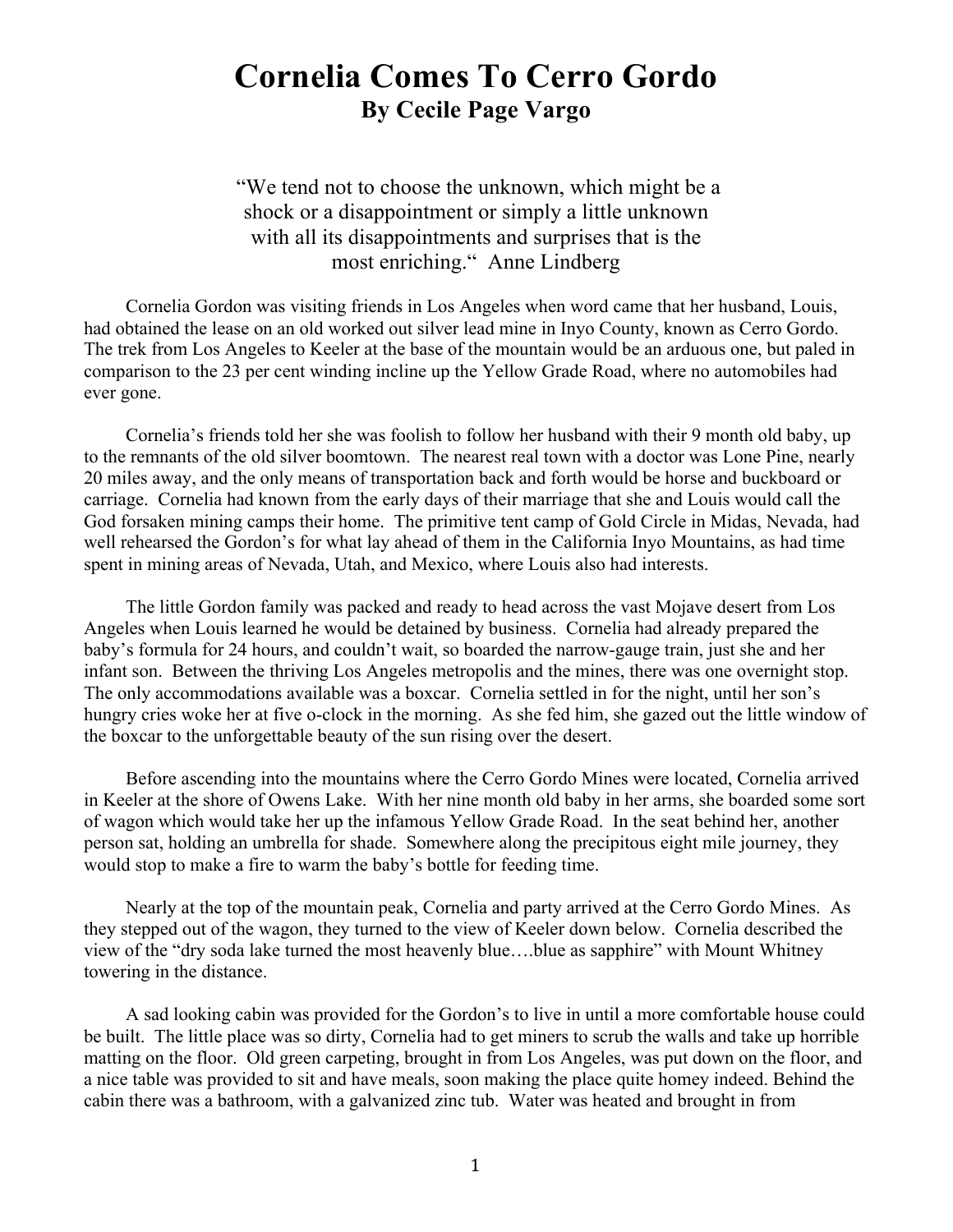elsewhere, since there were no pipes. When Louis finally arrived on the mountain, he was quite surprised to see his wife, son, and the accompanying nursemaid quite content in their humble quarters.

Not long after settling in, Cornelia learned that there was no milk to be had in Cerro Gordo. She took a piece of paper and wrote out her grocery list including the much needed baby's milk, and placed it in the bucket full of ore that would travel down to Keeler via tramway. Unfortunately, when the bucket came back up full of supplies, the milk was sour. This prompted Cornelia to visit Mrs. Bo, the only other woman on the hill. Mrs. Bo informed her that she fed her baby malted milk, but the little Gordon baby didn't take well to the malted milk. While thumbing through a magazine, however, Cornelia soon found an ad for Imperial Granham, a powdered formula that just required the addition of water to be complete. A note was placed once again on an ore bucket which eventually came back up with the Imperial Granham resolving the dilemma once and for all.

Cornelia often found herself starved for adult companionship. "L." as she called her husband, would be gone all day, then take off again after a 5:00 pm dinner and go back down in the mines for the evenings. She longed for good conversations or book reading together, but there was never time for it. With no house keeping facilities in her little cabin, she did manage to cook for the baby, get breakfast and a light lunch, then a fine dinner would often be had at the house of one of the wives of the other miners, relieving her loneliness.

Wind was ongoing, and often very blustery. When a stockholder came to visit the Gordon's one day, Cornelia watched as he got to the little porch in front of the house, and hurried to greet him. Just as she swung open the door, a blast of wind blew the man's beautiful white hair off of his head, revealing his bald head. The incident must not have bothered him much, as soon afterwards he sent Cornelia a horse, and her life changed.

Astride Prince, perhaps with her young son in tow, and a friend from Lone Pine with her, Cornelia could enjoy the beauty of the old mining town. The trails were scary at first, narrow, off camber, and rocky, with drop offs looking down as much as 5,000 feet below in places. The reward of wildflowers and pine scents as one descended into the mountain trails away from the barren terrain of the mine itself, was well worth the effort, however, and soon Cornelia conquered her fear of horse and height.

Once Cornelia's son was old enough to walk. She was delighted to take him on walks along the surrounding trails, instead of riding. At one point they were greeted with a delightful sight - a curly horned mountain sheep. Along the way, they enjoyed more wildflowers, and snacked on pine nuts. Douglas Gordon would be too young to remember these nature walks, but his mother would treasure them forever.

Cornelia spent time off and on at the Cerro Gordo over the years her husband was in charge of things. For the most part, she probably spent the milder summer months on the mountain. However, there was one Christmas when the Gordon's couldn't get away. The weather was cold and snowy, yet sunny, with crisp and clear blue skies. The only thing that was missing was the tree. The miners went out and cut a little pine tree so the Gordon's could have a Christmas tree. Cornelia decorated it with decorations both homemade and bought, and the holiday was complete.

Decades after the Gordon family left the Cerro Gordo Mines, Cornelia recorded these experiences and many others on a new fandangled tape recorder given to her by a granddaughter. Somehow she managed to "tame" the thing, with the help of a nurse at the retirement home where she was living.

Future generations of Gordon's and ghost town explorers can now enjoy the memories of a nearly forgotten time. Although, she never mentioned it, the little cabin was not the only home Cornelia and